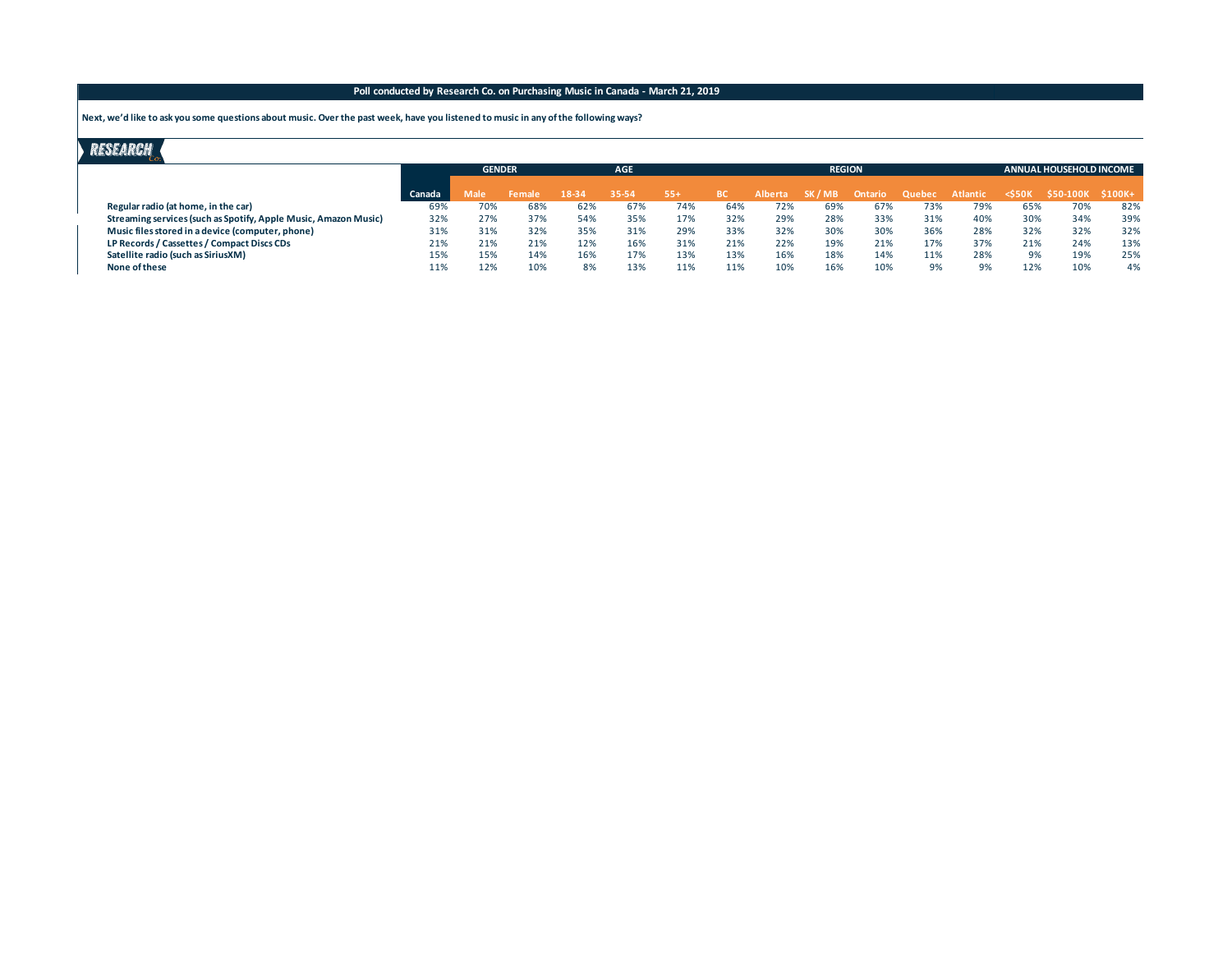## **Poll conducted by Research Co. on Purchasing Music in Canada - March 21, 2019**

#### **When was the last time you did any of the following?**

# **RESEARCH**

|                                          |        | <b>GENDER</b> |        | <b>AGE</b> |       | <b>REGION</b> |           |                |       |         |        | ANNUAL HOUSEHOLD INCOME |             |           |          |
|------------------------------------------|--------|---------------|--------|------------|-------|---------------|-----------|----------------|-------|---------|--------|-------------------------|-------------|-----------|----------|
|                                          | Canada | <b>Male</b>   | Female | 18-34      | 35-54 | $55+$         | <b>BC</b> | <b>Alberta</b> | SK/MB | Ontario | Quebec | <b>Atlantic</b>         | $<$ 550 $K$ | \$50-100K | $$100K+$ |
| Paid to access a music streaming service |        |               |        |            |       |               |           |                |       |         |        |                         |             |           |          |
| In the last month                        | 19%    | 18%           | 20%    | 36%        | 21%   | 7%            | 17%       | 25%            | 15%   | 19%     | 11%    | 35%                     | 15%         | 22%       | 25%      |
| In the last year                         | 14%    | 14%           | 13%    | 27%        | 13%   | 7%            | 12%       | 15%            | 9%    | 13%     | 22%    | 9%                      | 13%         | 13%       | 17%      |
| More than a year ago                     | 67%    | 68%           | 66%    | 37%        | 66%   | 86%           | 71%       | 60%            | 76%   | 68%     | 66%    | 56%                     | 72%         | 64%       | 58%      |
| Paid for and downloaded a song online    |        |               |        |            |       |               |           |                |       |         |        |                         |             |           |          |
| In the last month                        | 12%    | 12%           | 13%    | 22%        | 15%   | 5%            | 8%        | 15%            | 15%   | 13%     | 10%    | 12%                     | 8%          | 16%       | 20%      |
| In the last year                         | 14%    | 12%           | 16%    | 20%        | 18%   | 7%            | 14%       | 18%            | 13%   | 12%     | 18%    | 14%                     | 13%         | 13%       | 22%      |
| More than a year ago                     | 74%    | 77%           | 71%    | 58%        | 67%   | 88%           | 78%       | 68%            | 72%   | 74%     | 72%    | 74%                     | 79%         | 71%       | 58%      |
| <b>Bought a Compact Disc / LP Record</b> |        |               |        |            |       |               |           |                |       |         |        |                         |             |           |          |
| In the last month                        | 9%     | 11%           | 8%     | 11%        | 10%   | 8%            | 10%       | 7%             | 6%    | 11%     | 4%     | 12%                     | 7%          | 12%       | 12%      |
| In the last year                         | 18%    | 20%           | 17%    | 25%        | 15%   | 17%           | 15%       | 22%            | 21%   | 17%     | 21%    | 21%                     | 18%         | 19%       | 14%      |
| More than a year ago                     | 72%    | 69%           | 75%    | 64%        | 75%   | 74%           | 75%       | 71%            | 73%   | 71%     | 74%    | 67%                     | 75%         | 69%       | 75%      |